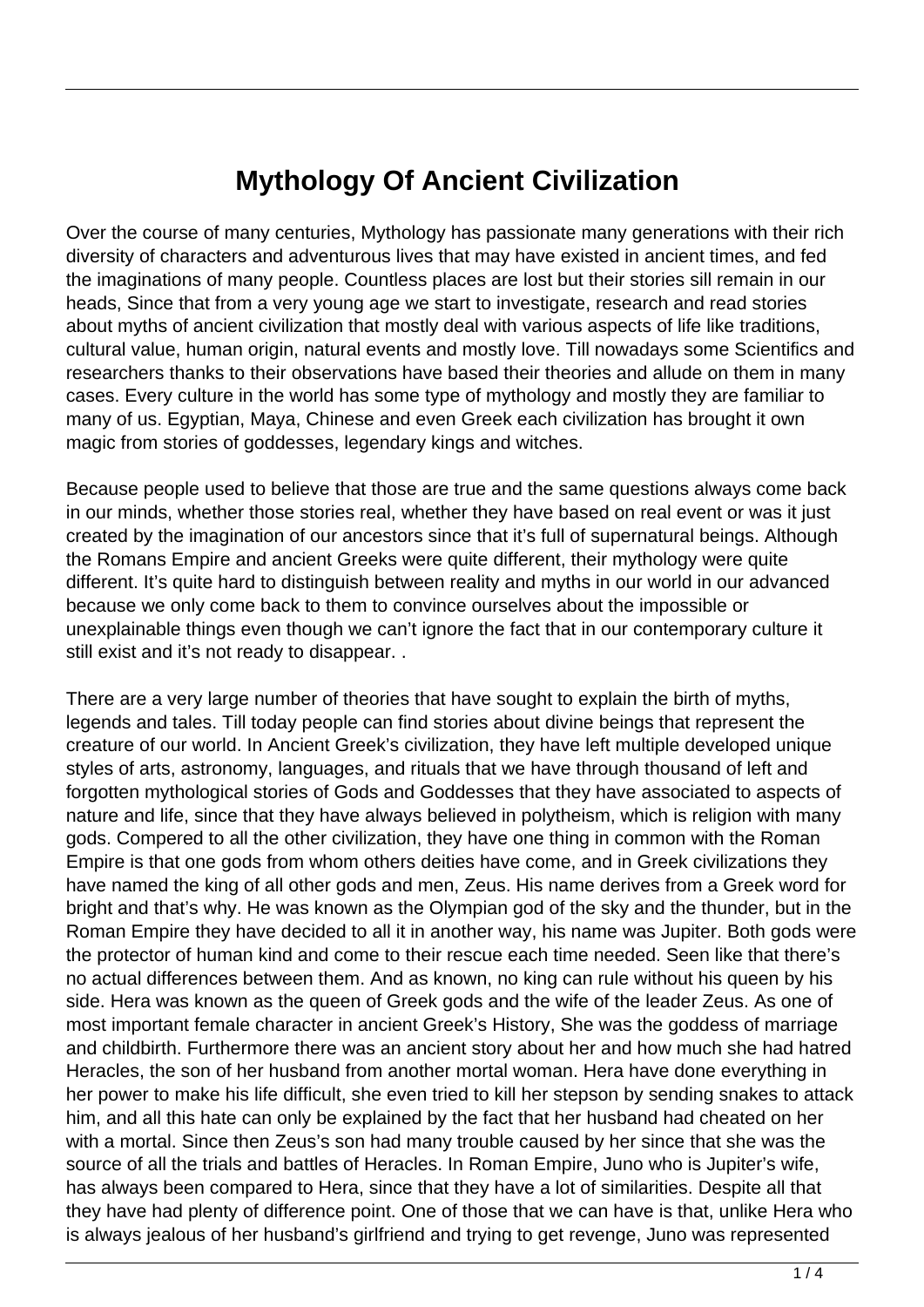as kind, graceful, and tender and has spent a lot of her time to women and being their protector. Another point is that unlike Hera, Juno had as title of being the moon goddess and in her honor they have named the month of June since that it was when most of wedding occurred and added to this in ancient Rome, people believed that she was the giver of the light on the night of the full moon. Moreover, we have among the supreme gods of Mount Olympus in ancient Greek Poseidon, The god of the sea, earthquakes and horses and one of Zeus's siblings and as named in Roman Empire Neptune known as well for being Jupiter's brother. When both, the same image came to our mind of the sea, with a bearded man who holds in his hands a trident and seating above a throne of sea shells drawn by sea horses. For Neptune, we have probably all of us heard his love story with Amphitrite who have started with him seeing her dancing that day in Naxos's island, She was in all her splendor that day that he have fallen in love at first sight with her beauty but unfortunately she rejected his marriage proposal although He sent one of his dauphin servant to convince her. Since then they have lived happily ever after and Neptune immortalized dauphin in the heavens. In other part, Poseidon was more related to governance and power since that he have done many incredible thing to become the god of all deities. Especially as the legends says, Poseidon and Athena the goddess of wisdom wanted to rule over Athens and each one presented a gift to the leaders and that's when olive tree was created, but Poseidon had the idea to create a new animal which was the horse, given that he could do the hard work, transportation and battle. Except that the leader appreciated more the tree, which was seen as more useful since that it could provides wood, olives, olive oil and since, then Poseidon and Athena were rivals and decided to put Athens in drought.

Cronus as know in the ancient Greek mythology was the king of first generation of Titanes and the god of time and as all other gods he was identified with Saturn from the Roman empire. He had three sons who were one of the most powerful gods of all times Zeus (Jupiter), Poseidon (Neptune), and Hades (Plato). And after his death they have divided the power so that each one of them could rule over one aspects of the earth. Moreover, Hades, the oldest of his siblings, was made god of the underworld and as all other he had similarities with the Roman Empire god Pluto but one of the most important fact about him is that he was a bit hated by the ancient civilization since that he was also the god of dead and spent his time with them. But one of the differences between them is that Pluto was also lord of wealth because of all minerals discovered under the earth like silver, gold, and gems. And he was known for being more kind and more loving especially to his wife Proserpina. A famous Greek story about Hades was about Orpheus a musician who lost his wife on his wedding day so he have traveled to the underworld to get her back by trying to convince Hades to do it but he never came back since then, and the same story is given by the Roman version but with a change in person's names and personalities.

The world of mythology in Ancient Greek and Roman Empire was full of magic and legendary stories about gods and goddess, but they are not only limited to that since that they were full of heroes and each having his or her own story to tell. The ancient Greek have created the word for heroes since that at the beginning it is a geek words Hero which means men who have sacrificed his life for others in earth. More often they are the sons or daughters of gods and goddesses and even thought they were mortal but due to their glory and courage they have became immortal. One of the most known heroes is Hercules, he was Zeus's son from his mortal girlfriend and as cited before he had a lot of troubles when it comes to face him stepmother Hera because of her jealousy. His story is quite fascinating since that when Hera tried to kill him with all possible ways and even with snakes that he have crushed, and all this was when he was only a little kids, but he was stronger than anyone and had many clever tricks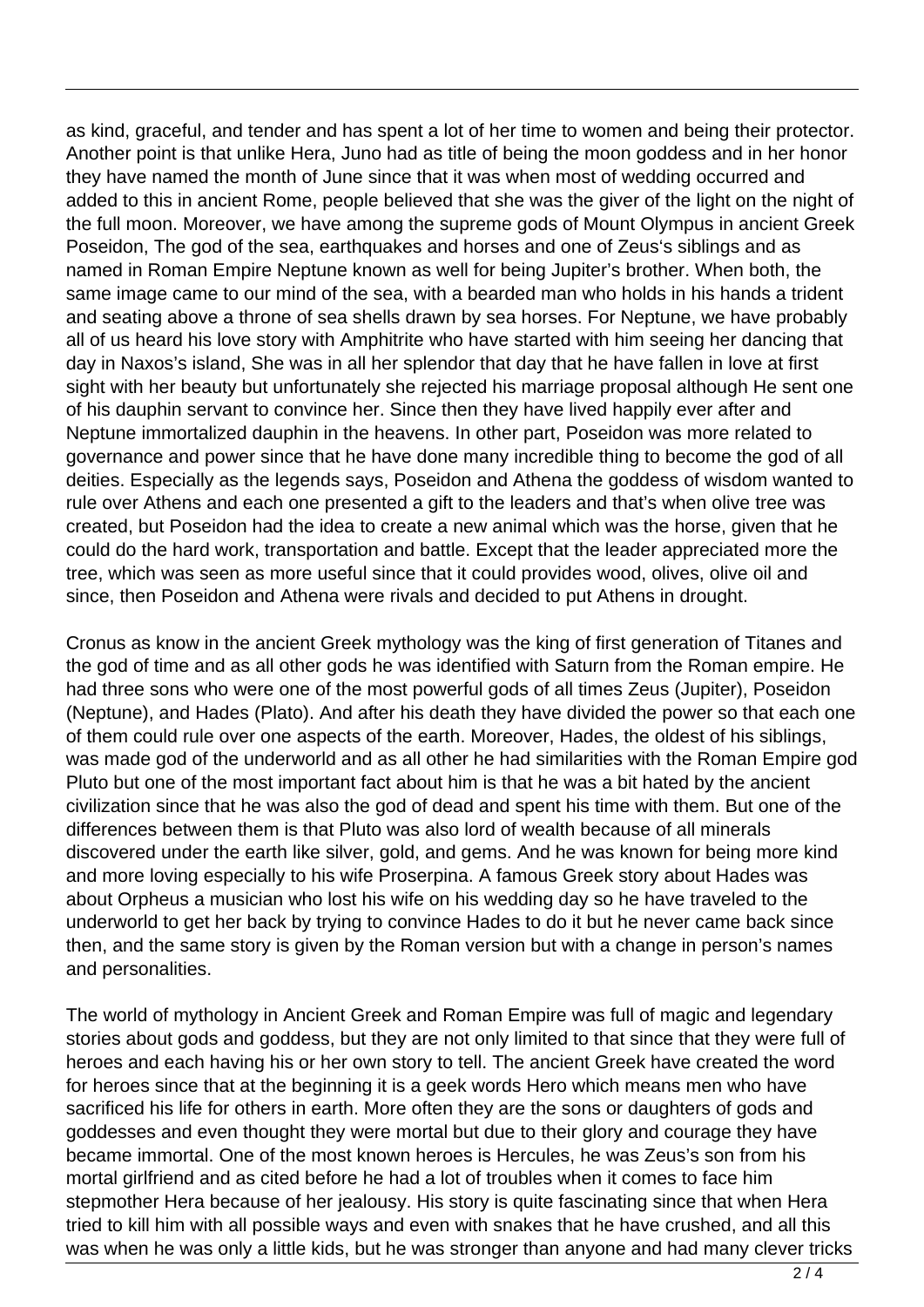that he uses to stay alive and a lot of courage. Even when Hera and Eury, the king of a little village, have created twelve impossible tasks that they were sure that they will take the life of our hero in one of them and probably even from the first one. After surviving to all those impossible labors, Hercules didn't only lived but he have also discovered new true friends and experienced a great adventure. He was not only known in the ancient Greek's mythology but he has existed also in the Roman Empire, the main difference was basically about the parent's names, Jupiter and Alcmene. Even for the twelve labors, a king of Mycenae where Hercules worked for twelve years gave them. But he was not the only one, since that we have also Perseus who is also a famous Greek hero. Perseus was also Zeus's son which means that he was also half god half man since that his mother was a Danae, a princess of an ancient Greek city. One of his qualities is that he was brave, great speaker and quick thinker. Furthermore, he is really famous for his story with Medusa, a gorgon who could turn men into stones and who had hair made of living snakes. Thanks to the help of Athena, our hero could wisely attend his goal and face her without looking in her eyes. And this mythical story have inspired a lot of person, especially artists, around the world for their painting and sculpture. Not only the Greeks had their own mythic Heroes but also a lot of stories about the Roman Empire include legends that have shown their braveness and courage to always end up with a moral to the entire listener especially the youngest. The most famous story in Roman Empire was about two twins Romulus and Remus. At first they were rejected and abandoned by themselves but hopefully they were saved and were suckled by a female wolf. Later a herdsman called Faustulus adopted them. When they grow up Remus was imprisoned in the same place where they were born and that's when their grandfather suspected their identity. After that Remus and Romulus were back together and have joined the forces with their grandfather to restore the throne. By the end of the story, Remus was killed due to his brother who betrayed him for a challenge, and for Romulus, after killing his brother from anger, went on a journey looking forward to discover the city of Rome. And that's when the new city Roma, according to his own name, was constructed. This legend has not only explained the origin Rome's name but she also has fascinated hundred of person, who a young baby twins were raised by a flocks of wolf. Furthermore, before the role of the woman was limited to her house duty and taking care of her kids and husband, and it is quite rare to see a woman who has a function in society. But with the Roman Empire they have seen her beyond that with giving her part in their myths and legends for examples we have our legendary Lucretia. Other than being a noble woman She was the legend that Rome has never known before with her courage and wisdom. Her story is a little bit sad and depressing since that after being raped by Sextus Tarquinius better known as Tarquin, an Etruscan king's son and being threatened to abandon her bare corpse in the arms of a slave and pretend to have caught them in the act of adultery which is going to make her lose her dignity in front of all the member of her family and the empire. In the presence of all persons in the place, she have decides to commit a suicide to put an end to her dishonor and prove her innocence betrayed by the king's son. Following her tragic death, a kind of rebellion spread to the streets of Rome and have overthrew the Roman monarchy which generated the transaction of the Roman government from being a powerful kingdom to a republic. This horrible incident has ignited a war that has ended up by expelling the ancient king Lucius from the country. And as it was cited by most of works about this myth, our victim's husband became the first consul of Roman Republic. Since that incident even though there are till today no contemporary sources to prove the existence of the legendary Lucretia but her story has been adapted in many forms and even the rape itself has became an important theme in European arts and literature and even historian don't want to use the world myth for her story although it is the case.